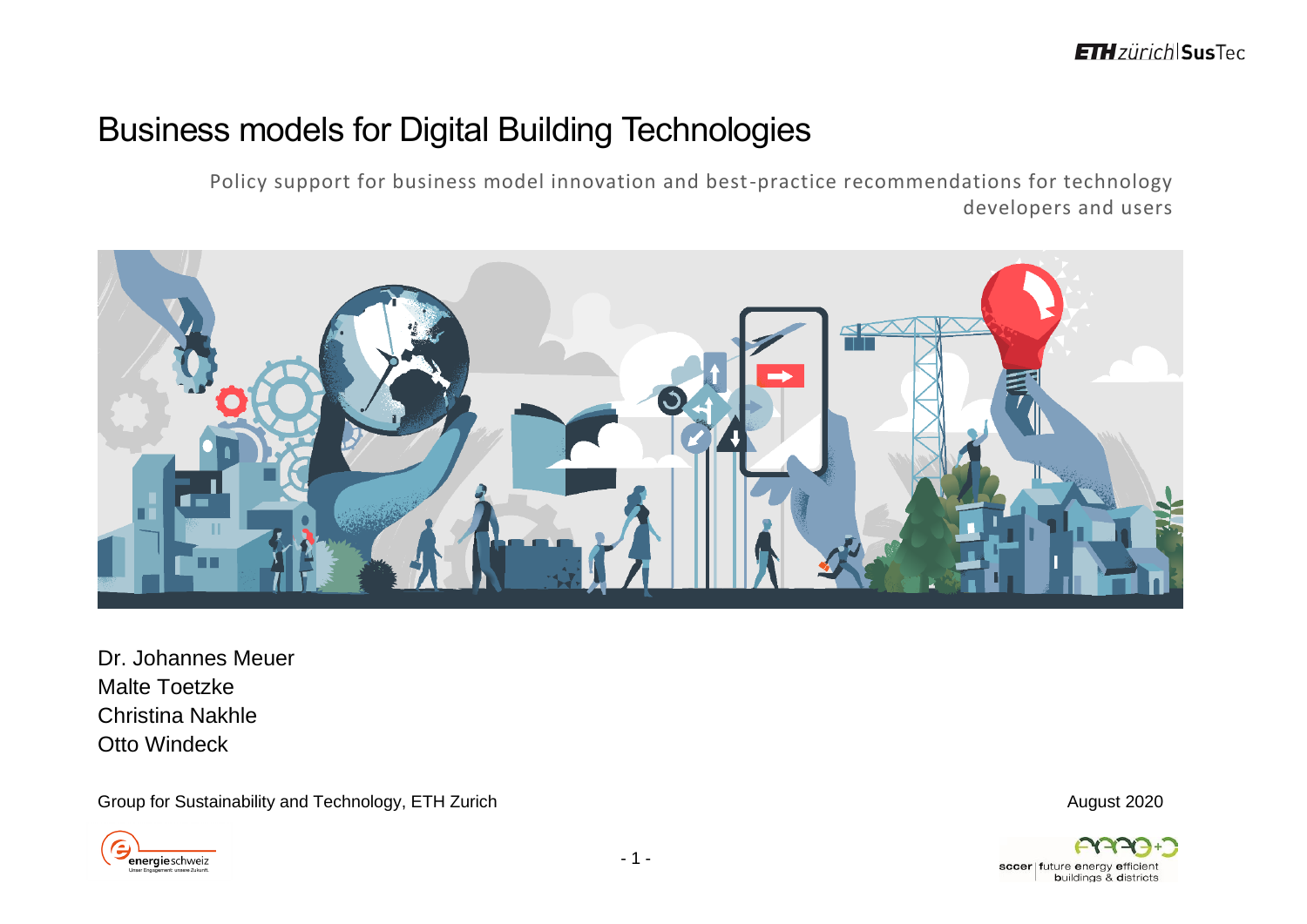### **Background**

Digitalization is rapidly transforming businesses across all sectors and industries. Disruptive technologies, such as artificial intelligence (AI) or the Internet of Things (IoT), enable new possibilities for businesses to create and deliver value but also have strong impacts on industry dynamics and competition. Hence, for policymakers, digitalization is a topic of high priority as decisions or failure to act have far-reaching consequences.

Digital building technologies (DBTs) applied throughout the building lifecycle from planning to end-of-life have enormous potential to spark innovations that tackle structural issues in the building industry. Effectively deploying DBTs may help mitigate issues such as over-budgeting and poor planning of construction projects, low productivity rates, and large energy consumption of buildings. Additionally, as the built environment accounts for 40% of primary energy consumption globally and about 36% of global CO2 emissions, many policymakers, industry experts and company representatives hope to capitalize on the power of DBTs to transition towards a more sustainable built environment.

Companies operating in the building industry, such as architecture or construction firms, have been increasingly adopting and integrating DBTs into their business processes. However, in comparison to other industries, such as finance or retail, the pace at which companies in the building industry digitalized is rather slow typified by incremental instead of radical changes. DBTs of highly disruptive potential, such as Building Information Models (BIM), seem to be stuck between technological development and first piloting applications, while applications at large scale constitute exceptions. Consequently, to date, digitalization has been less impactful in the building industry compared to what is observed in other sectors.

One reason for the low adoption rate of DBTs in the building industry is that both technology developers and potential users of DBTs lack experience with viable business models for DBTs. Many companies' digitalization efforts focus on existing business models and processes. However, as other industries show, successfully adopting digital technologies requires technology developers and users to reinvent their business models to reap the benefits of digitalization and create competitive advantages for their businesses.

Based on a series of interviews with developers and users of DBTs in the building industry, we show how companies try to manage the transformational processes from traditional to digital business models. Together with our interview partners, we also discussed how policymakers could support the development of business model innovation for DBTs to make the building industry more transparent and environmentally sustainable. In this White Paper, we have summarized our insights in the form of best-practice recommendations for developers and users of DBTs and of policy recommendations to support business model innovation for DBTs.



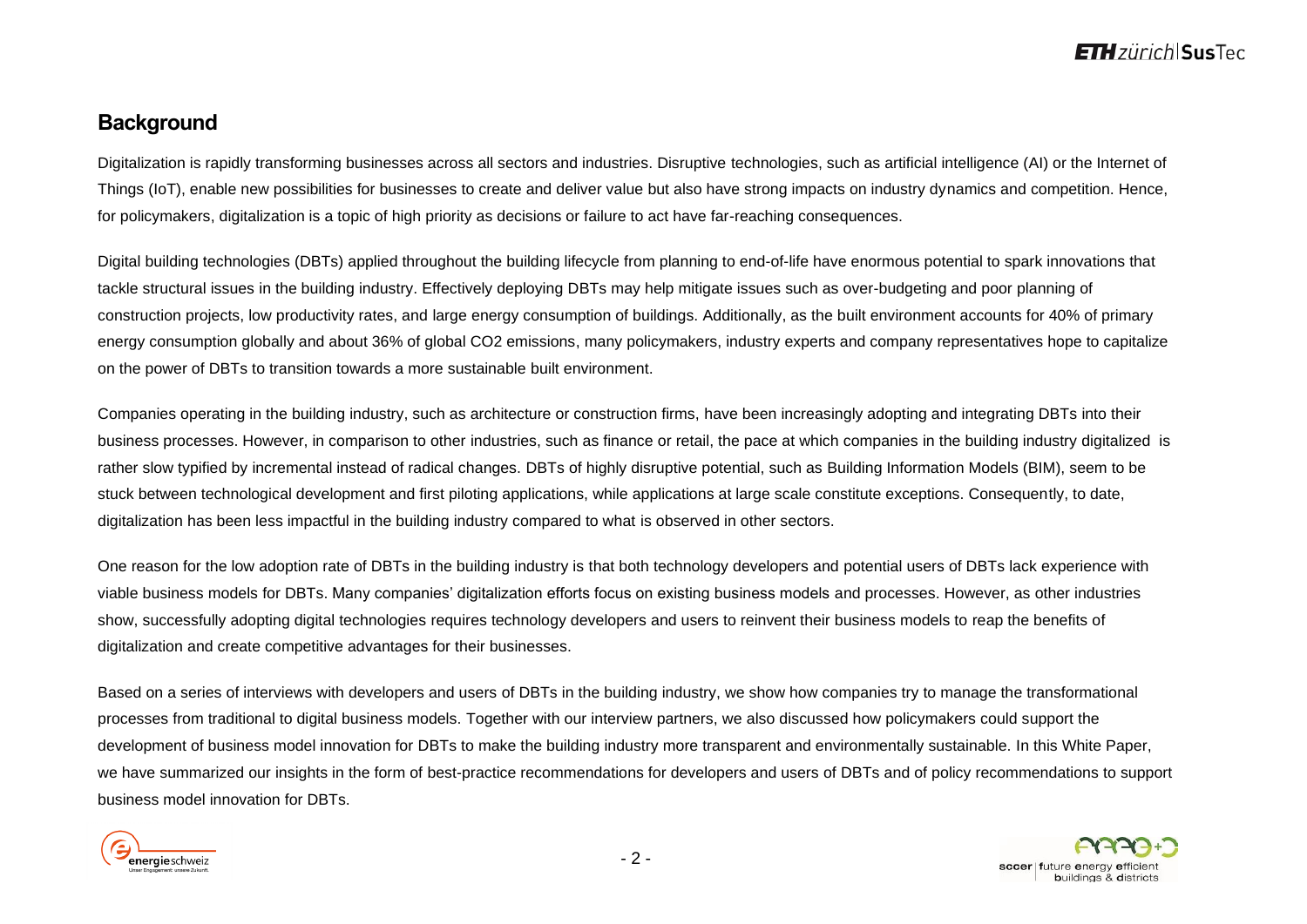### **Recommendations for technology developers**

The number of DBTs that are currently under development is rising. Nowadays, there are also many newcomers to the industry: global technology giants such as Amazon or Google as well as many young start-ups with high digital competencies. Two things appear to be common for incumbents, newcomers, and start-ups: the challenge to develop digital business models that match the needs of the building industry and, consequently, the struggle to successfully commercialize their DBTs. Based on our interviews, we outline five recommendations to developers of DBTs for overcoming these challenges.





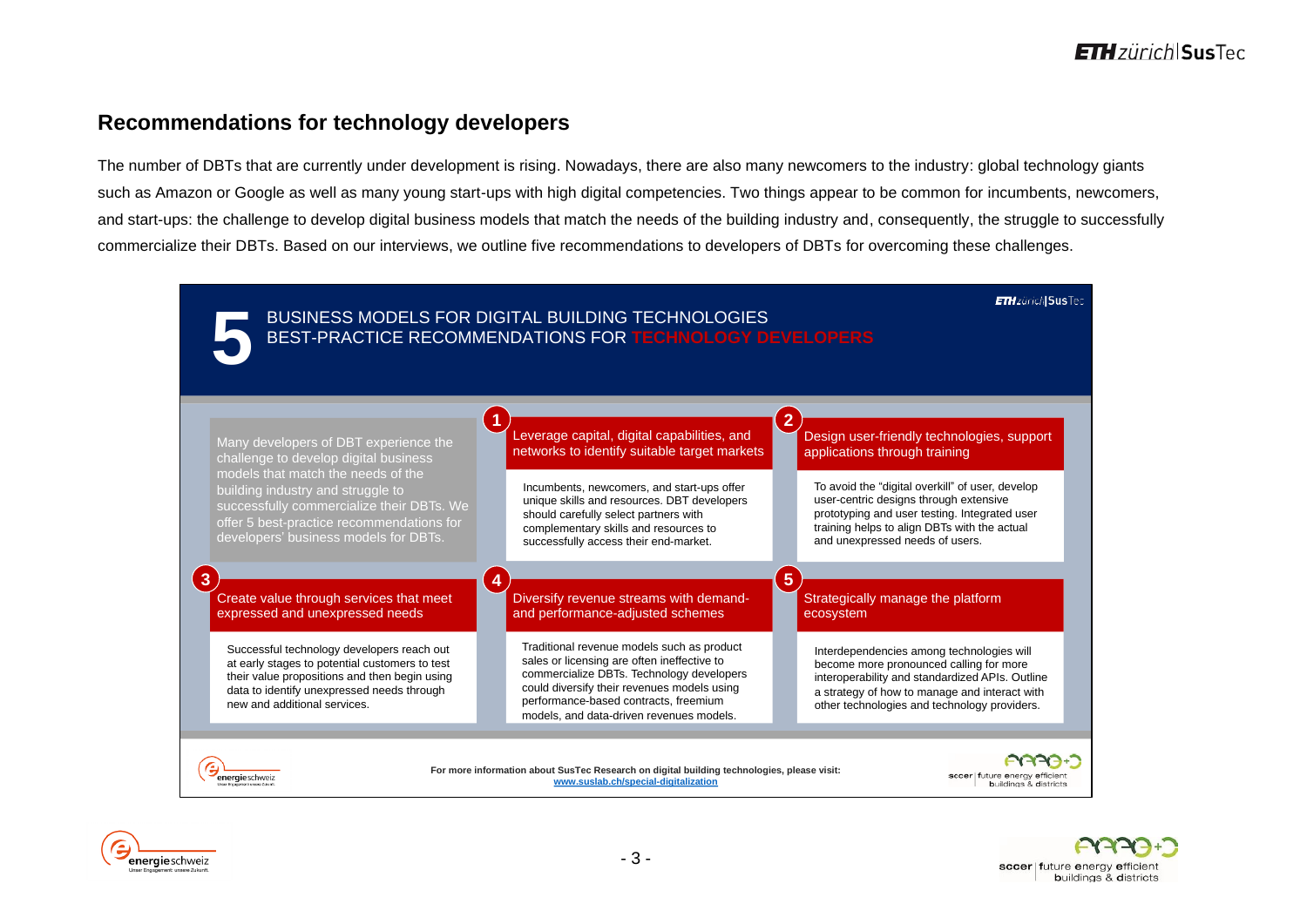#### Leverage capital, digital capabilities, and networks to identify suitable target markets

Technology developers need to find suitable partners with complementary skills and resources. The strengths of incumbents lie in their large network of technology adopters across the industry. In contrast, newcomers to the industry often possess substantive capital resources, marketing and sales expertise, and experience with digital technologies in other industries. Finally, start-ups often offer promising ideas and a highly innovative workforce. Synergizing the strengths of incumbents, newcomers, and start-ups can boost the development and commercialization of DBTs. Developers of DBTs with products or services targeting the end consumer market (B2C) appear better off when collaborating with incumbents (for their network and access to customers). In contrast, those developing DBTs with products or services that target the business-to-business market (B2B) fare better by collaborating with newcomers (for capital endowments and marketing expertise). Start-ups offer creative solutions across the building lifecycle and are particularly useful for identifying and developing technologies for innovative services. In short, DBT developers should carefully select partners with complementary skills and resources to successfully access their end-market.

### Design user-friendly technologies and support applications through comprehensive training

New digital technologies offer almost too many possibilities to develop DBTs and technology developers too often make almost unrestrained use of these possibilities. Yet, many users in the building industry are not used to the interfaces of DBTs, feel overstrained by the plethora of available DBTs, and thus prefer holding on to established working routines, with reliable short-term outcomes. To avoid this 'digital overkill,' technology developers could focus more strongly on developing user-centric designs through extensive prototyping and user testing, resulting in visually appealing user interfaces with appropriate levels of sophistication and simplicity. To accelerate the adoption of DBTs, developers may also offer integrated user training to explain functionalities and to continuously adapt their technologies to the processes and business logic of the adopters. Designing user-friendly interfaces combined with training and support to adopters is essential to successfully commercialize DBTs.

#### Create value through services that meet expressed and unexpressed needs

Many technology developers suffer from two demand-related challenges. First, they mistake the expected user needs with the expressed user needs. Many technology developers design value propositions based on what they consider important (the expected user demand), not what their potential users may find valuable (the actual and expressed user demand). In particular, DBTs with value propositions focusing on sustainability (e.g., energy- or resource-efficiency) often fail to find a market. Second, many developers simply digitalize traditional services and then realize that they do not generate sufficient sales to cover the investments. A common approach is to collect and visualize data for monitoring or reporting purposes. Yet, successfully commercializing DBTs only



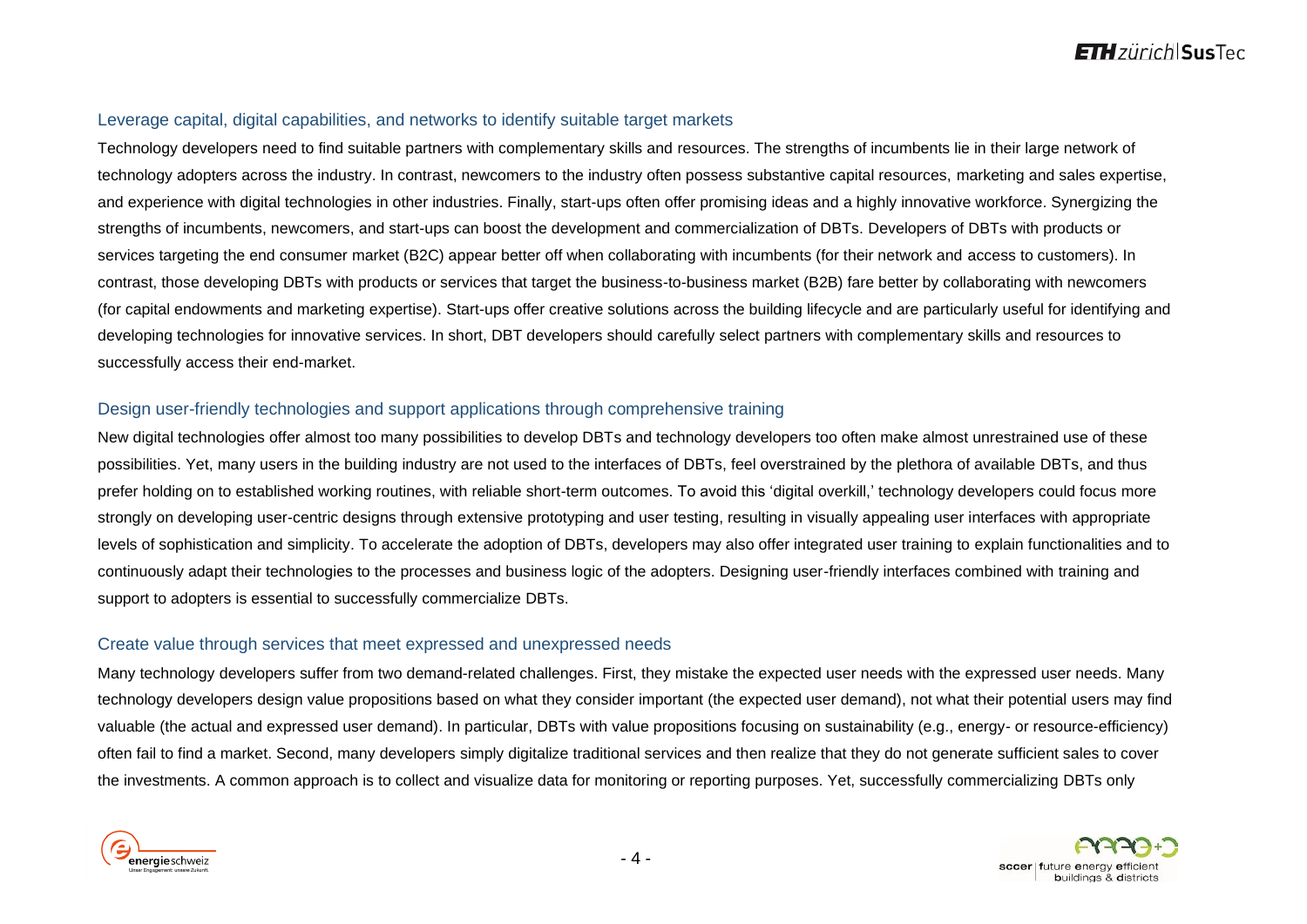starts with collecting and visualizing data, it does not end at this point. Instead, major value propositions occur when developers begin identifying and meeting customers' unexpressed needs rather than only their expressed demands. Overall, successful technology developers reach out at early stages to potential customers to test their value propositions (ensure they meet actual demand) and then begin using data to identify unexpressed needs through new and additional services.

#### Diversify revenue models towards demand- and performance-adjusted schemes

Most developers of DBTs use product sales or licensing contracts as their dominant revenue model. Yet, for users, software fees and, more importantly, investments in cyber-physical technologies (e.g., construction robotics) represent substantive investments. The traditional revenue models thus pose a substantial financial risk for technology adopters and hamper the diffusion of DBTs. Technology developers need to innovate and diversify their revenue models. Performance-based contracts, contracts in which payment is directly tied to agreed-upon performance metrics, appear particularly promising for cyber-physical technologies, such as construction robotics. For software-based technologies, freemium models, in which the initial product is free of charge and additional services generate sales, are popular and successful revenue models across many industries when early and rapid adoption rates are important. Freemium models work particularly well because once the software is developed, every additional client comes at almost zero marginal cost but offers opportunities for future sales. For developers that draw on customer or product data to create, for example, customized services, data-driven revenue models that offer hardware at a lower costs in return for the use of data are successful and could be applied in the building industry.

#### Strategically manage the platform ecosystem

As DBTs increasingly diffuse across the market, interdependencies among technologies will become more pronounced. Currently, developers of both complementary and platform DBTs appear reluctant to push for a full integration of their DBTs in their broader ecosystem. Yet, the increasing interdependencies require developers to outline a strategy of how to manage and interact with other technologies and technology providers. For developers of platform technologies, ensuring the interoperability of technologies, for example, through standardized APIs, is a must. The strategic instrument of platform developers is the extent to which they manage the openness of their platform (i.e., extent to which developers restrict outsiders' involvement in the development, commercialization, or use of a platform). On the contrary, for developers of complementary technologies, a strategic question is whether to keep DBTs as stand-alone solutions or fully embed them into platforms. Thus, the key question for technology developers is how to integrate a complementary technology into a platform while remaining competitive (e.g., providing a unique and hard to imitate service) and retaining necessary profit margins.



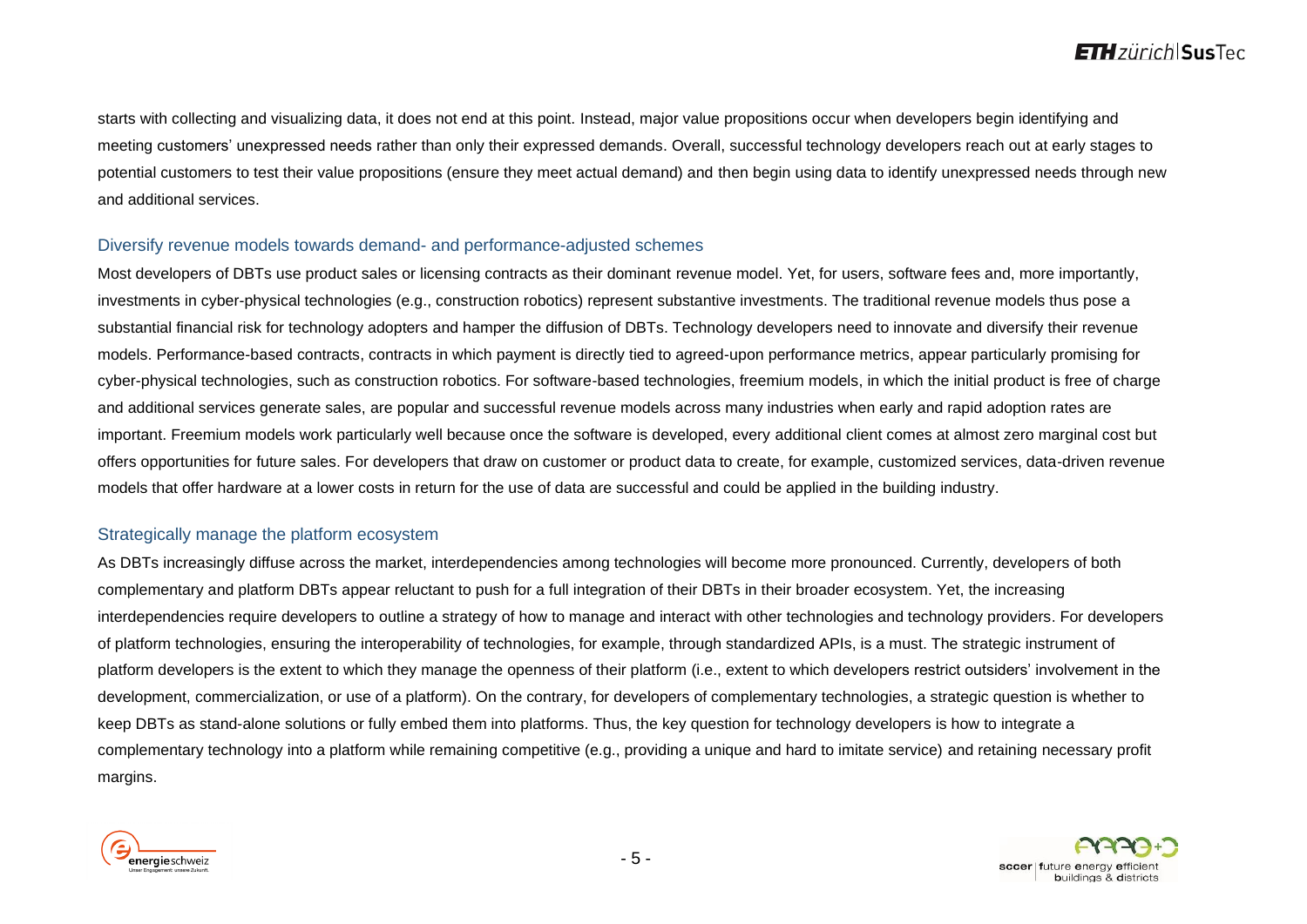### **Recommendations for technology users**

For technology users, the selection and implementation of DBTs pose fundamental questions. The decision to select DBTs carries far-reaching implications, including if and how a company will survive in a digitalized building industry. Implementing DBTs then impacts a company's processes, competencies, partnerships, and long-term strategy. The use of DBTs also requires new capabilities and skillsets, in particular digital talents still rare in the industry. Possibly for these reasons, technology users in the building industry have so far only cautiously and reluctantly adopted DBTs. The transition of companies of the building industry towards digitalized businesses, therefore, requires well-founded and strategic decisions while convincing and motivating employees to support the implementation of DBTs. Based on our insights, we offer five recommendations for users of DBTs to overcome these challenges.



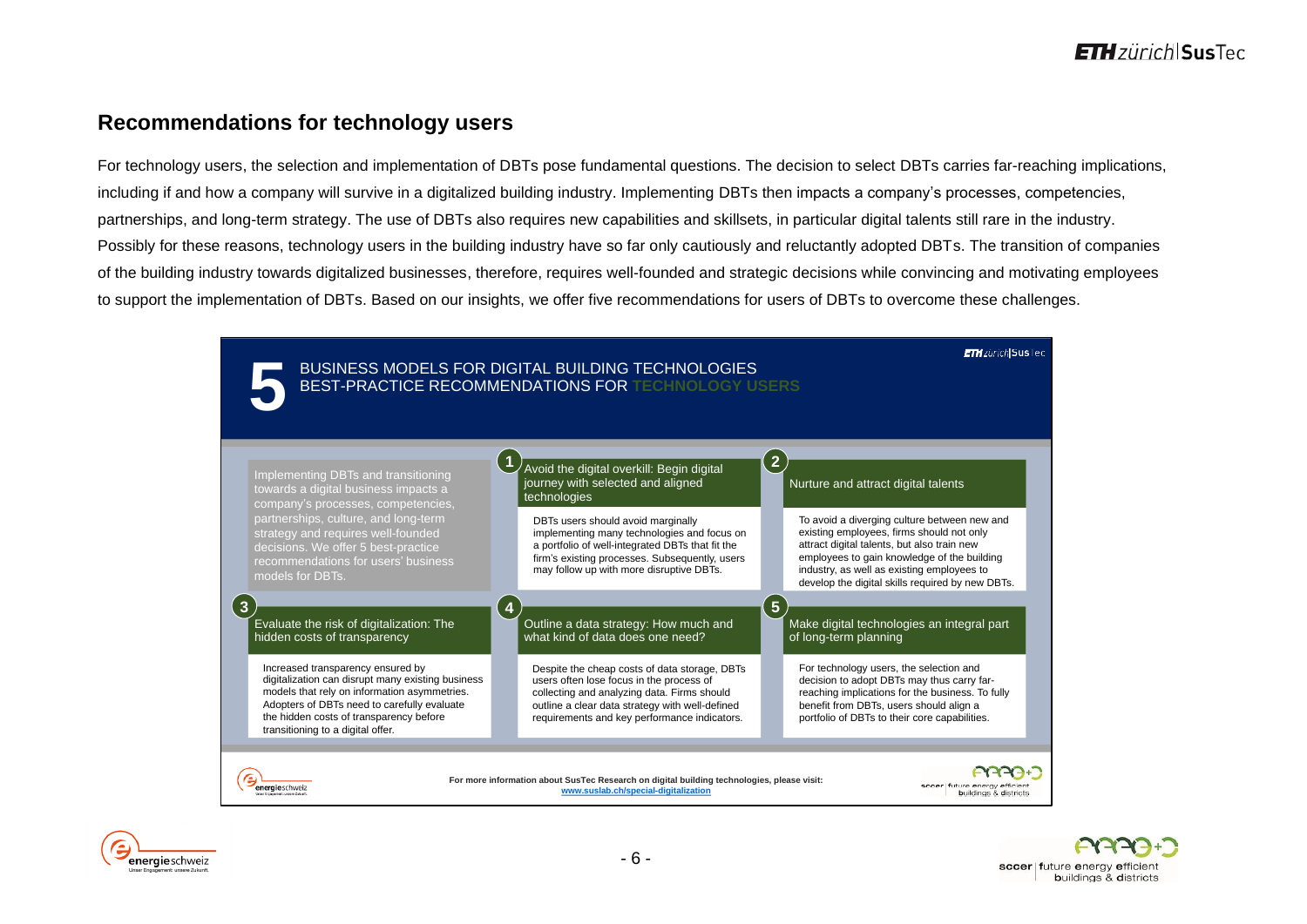#### Avoid the digital overkill: Begin digital journey with selected and aligned technologies

The diversity of DBTs often challenges technology users to select the most appropriate technologies for their business. Additionally, the complexity of different brands of DBTs overstrains employees during their implementation. Many technology users experience episodes of 'digital overkill,' when too many technologies are only marginally adopted, resulting in internal resistance from its employees. To avoid such a digital overkill, technology users could carefully select a small number of centrally important DBTs that well align with their core business. The management, together with the company's digital talents, could take a clear strategic decision and select a homogenous portfolio of a few well-integrated DBTs for the company. A successful path to adopting DBTs begins with integrating DBTs into traditional processes. Once these have been fully integrated, users may follow up with more radical and disruptive DBTs.

#### Nurture and attract digital talents

Many companies in the building industry find it hard to attract digital talents with expertise in the building industry. A key challenge for technology users is thus to nurture and attract digital talents and to counter a possibly diverging culture between new and current employees. To overcome this challenge, technology users need to become attractive employers for digital talents (e.g., offering career opportunities with unique responsibilities) and to train new employees to develop expertise in the building industry and current employees to develop expertise in DBTs. Moreover, technology users could identify 'digital talents,' employees that possess strong digital skills and are keen on developing and applying their skills. These digital champions are not only helpful for successfully integrating DBTs but are also essential to help co-workers improve their skills and thus for managing the transition to a more digital business.

#### Evaluate the risk of digitalization: The hidden costs of transparency

Digitalization offers significant improvements in transparency across the entire industry. Transparency not only appears in digital twins, digitalized plans of a building in various dimension, but also in cost structures, schedules, and forms of usage. Increasing levels of transparency offer tremendous public benefits and opportunities. At the same time, many business models in the industry rely on information asymmetries that require levels of opacity. Technology users that rapidly and radically adopt DBTs often risk contracts and liquidity shortages. Thus, adopters of DBTs need to carefully evaluate the hidden costs of transparency and find strategies to transition from providing non-digitalized to digitalized products and services. Such strategies may involve carefully selecting market segments and niches of innovative projects (that require digital technologies), joining projects at an early stage to be able to influence other



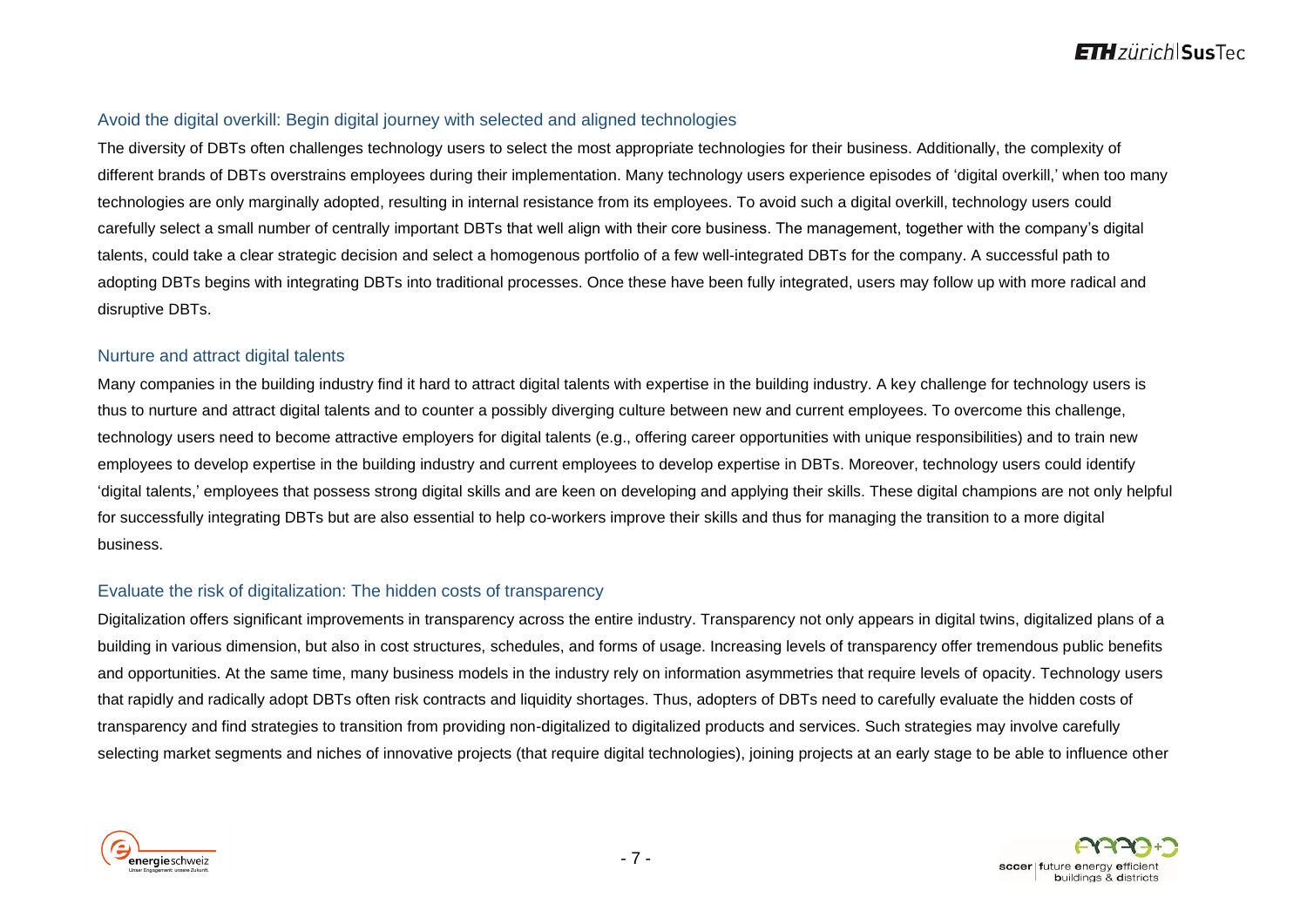project partners, and communicating and explaining how the additional upfront investment of DBTs help reduce risks and overall costs involved in building projects.

#### Outline a data strategy: How much and what kind of data does one need?

By adopting DBTs, companies automatically begin collecting, storing, analyzing, and using large volumes of data. Many technology users seek to collect as much data as possible at the highest levels of detail without considering what kind of data they need and for what purpose they might use it. The rapidly decreasing costs of storage seem to increase the desire to collect data. However, despite the cheap storage options, the costs and complexity of data-driven operations exponentially increase with the breadth and depth of data. Many technology users seem to get lost in the possibility to crunch data and in this process lose focus. Moreover, larger volumes and complexity of data, require more advanced IT and programming skills. Thus, rather than collecting vast volumes of data without a clear purpose, technology users seem to benefit from a data strategy that clarifies data requirements and key performance indicators.

### Make digital technologies an integral part of long-term planning

The ability to effectively use digital building technologies may soon constitute an important entry barrier into more innovative profitable building projects. For technology users, the selection and decision to adopt DBTs may thus carry far-reaching implications for the business. Yet, currently many technology users seem to digitalize merely existing business processes and fail short to comprehensively integrate DBTs. For technology users to fully benefit from the potential of DBTs, they need to align a selected portfolio of DBTs with their core competences and thus with an overarching strategy. For example, building companies with a competitive edge in knowledge management will most comprehensively benefit from DBTs that extract organizational knowledge, for example using intranets, cloud computing, or AI.



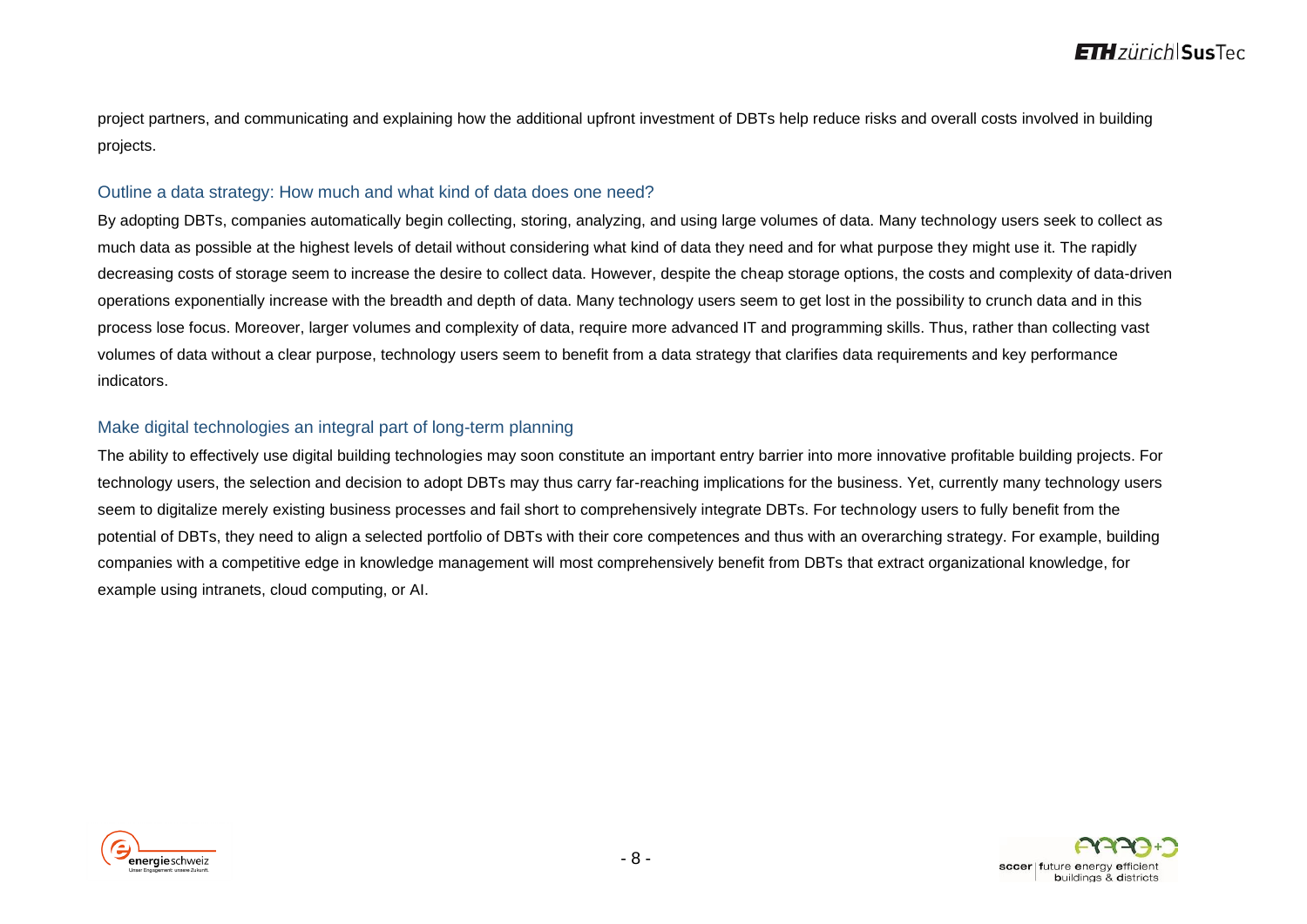### **Policy support for business model innovation**

Public policies and regulations may have a major impact on the digital transformation of the building industry. Policymakers can help bridge the gap between developers and users and spark innovation activities and processes. They may also considerably influence competitive dynamics and regulate data usage and privacy. These decisions come with considerable tradeoffs as policies serving one objective (e.g., platform growth) may harm another objective (e.g., competitive markets). Hence, possible outcomes of policy interventions and regulations should be carefully assessed to prevent unintended consequences. Based on our insights, we offer seven recommendations to policymakers to support the development of innovative business models for DBTs.





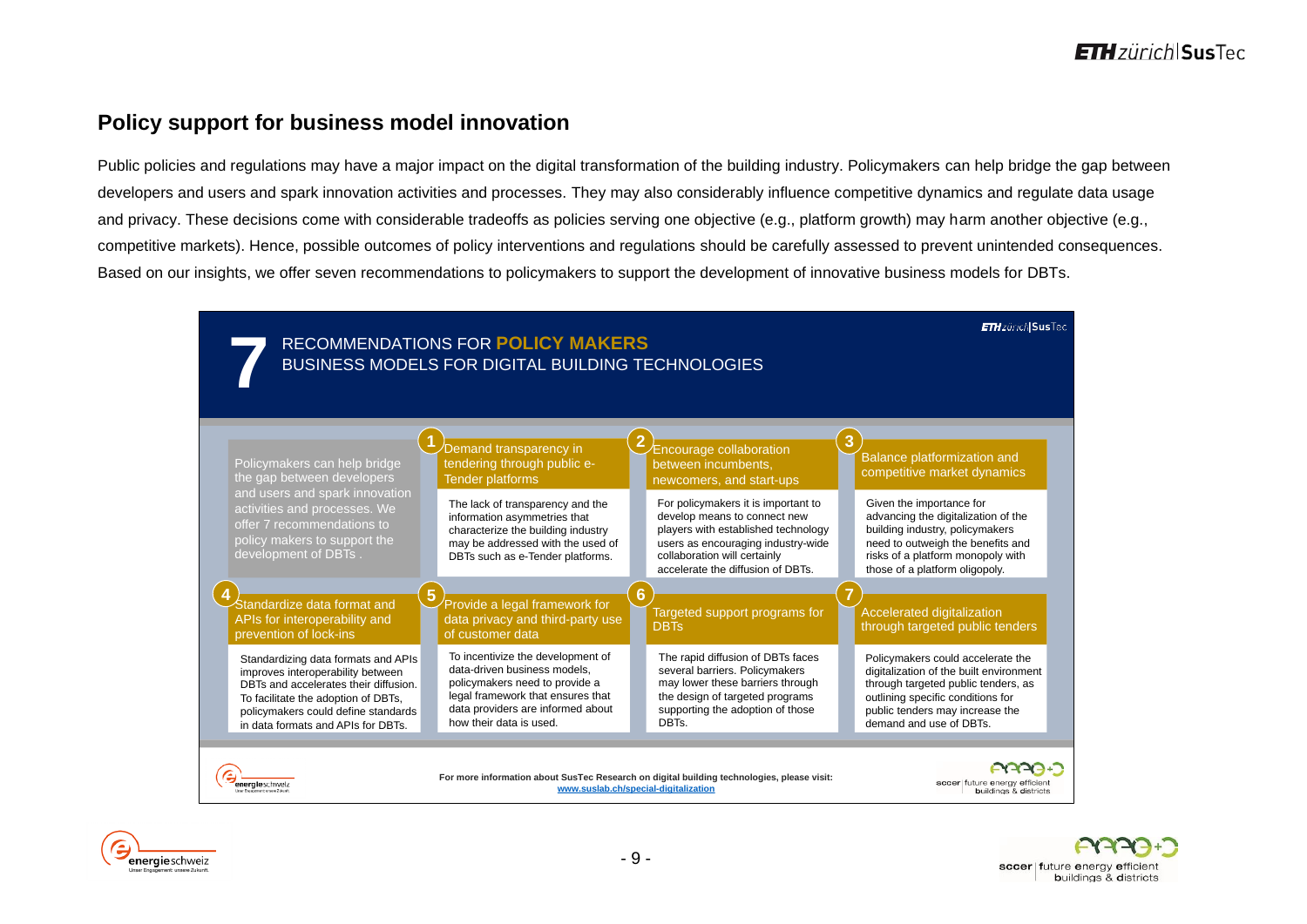### Demand transparency in tendering through public e-Tender platforms

The lack of transparency and the information asymmetries in the building industry are important factors to explain structural problems such as overbudgeting, delays, and construction faults. In particular, platform technologies, such as BIM or e-Tender platforms significantly increase transparency and may thereby help address these issues. Policymakers may thus implement regulation that requires project partners of building projects to use open and publicly transparent e-tender platforms. Moreover, to avoid a strong dependency on single, privately held platforms, policymakers could seek to maintain a sufficient level of public control and ownership.

#### Encourage collaboration between incumbents, newcomers, and start-ups

There is significant untapped innovation potential as technology developers from the software, robotics, or energy sector enter the building industry. Yet, many developers underestimate the importance of an excellent network within the building industry to reach out to customers. For policymakers it is important to develop means to connect these new players with established technology users in the building industry. Collaboration may be encouraged by supporting and promoting startup and innovation fairs. Policymakers could also incentivize piloting projects between technology developers and users to bridge the gap between technology invention and implementation. Encouraging collaboration between incumbents, newcomers, and start-ups will certainly accelerate the diffusion of DBTs.

#### Balance platformization and competitive market dynamics

The primary driver of platform technologies are so-called 'network effects': the more users, data, and services operate on a platform, the higher its value. Yet, these dynamics also create winner-takes-all markets and in many other industries, creating a lock-in is often a strategy adopted by platform developers. Policymakers therefore may balance supporting platform growth with ensuring competitive markets by prevent lock-ins that happen not only due to high switching costs, but also due to platform developers doing that as a strategy. In the building industry, platform technologies have neither reached their full potential nor have they led to a dominant market player. Nonetheless, given the importance for advancing the digitalization of the building industry, policymakers need to outweigh the benefits and risks of a platform monopoly (with valuable public network effects) with those of a platform oligopoly (the coexistence of multiple dominant platforms for a lower risk of market abuse). Depending on the approach to platformization, policymakers need to address related questions about public control and ownership or established interoperability through standardized interfaces and data formats.



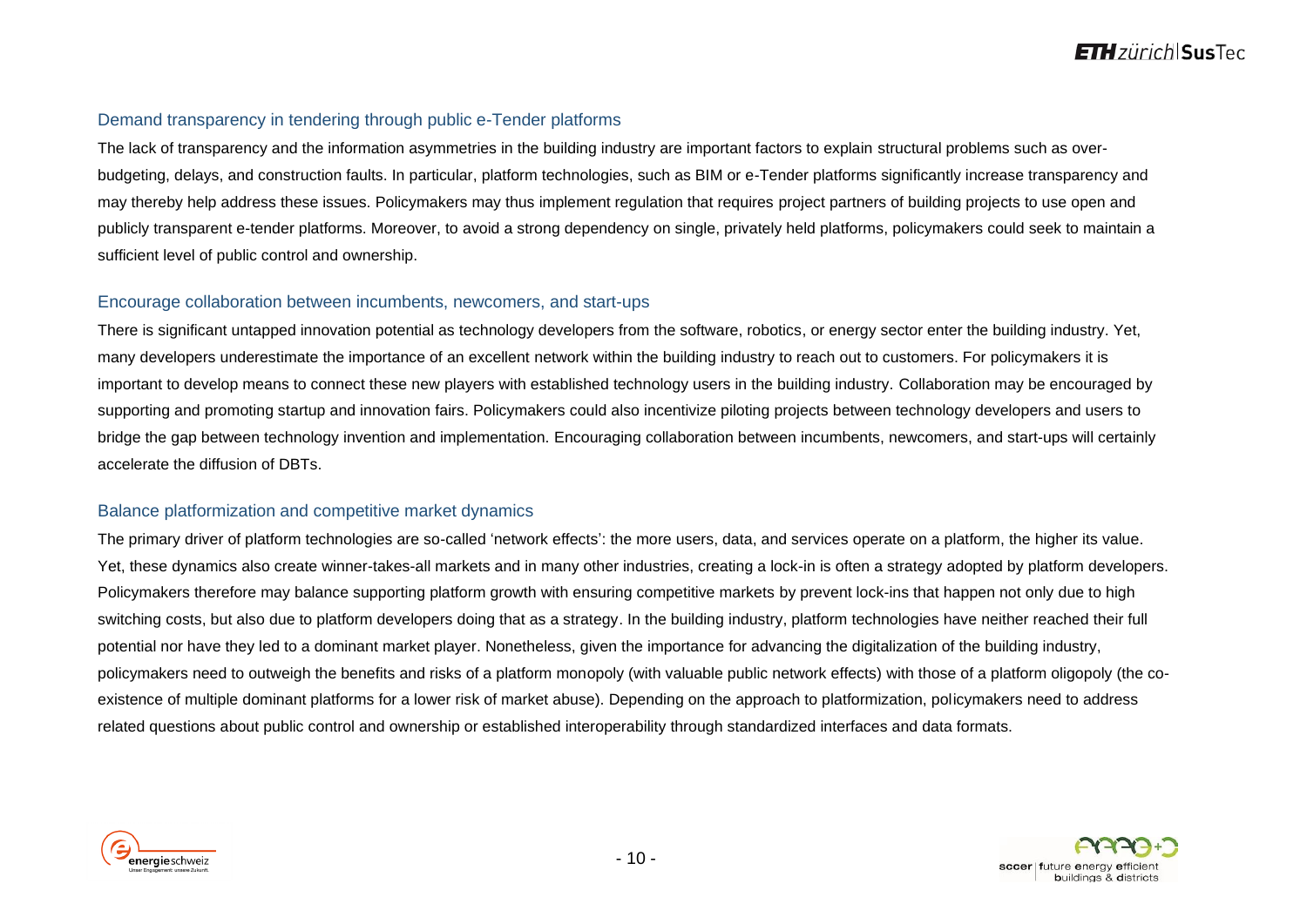### Standardize data format and APIs for interoperability and prevention of lock-ins

Standardizing data formats and APIs improves interoperability between DBTs. Standardization is central to any platform technology. Standardization is equally important to accelerate the diffusion of a broad range of DBTs as it facilitates the communication between technologies. Currently, however, developers and users of DBTs suffer from lack of standardization. The lack of standardization already affects potential technology adopters in two ways. First, many companies postpone investment decision, hoping that one DBT will emerge as the dominant technology used by project partners, customers, and contractors. Additionally, many companies fear that, should they now invest in the wrong DTB, they may face substantive switching costs in the future. To facilitate the adoption of DBTs, policymakers could thus define and regulate standards in data formats and APIs for DBTs. Policymakers may do so by designing clear and more stringent regulations and norms that apply to all market participants. National and international standardization agencies may help to draft such regulation. By standardizing data forms, policymakers facilitate interoperability between DBTs and the digital infrastructure of a company and ultimately smoothen the transition from one digital building technology to another.

### Provide a legal framework for data privacy and third-party use of customer data

The digitalization of products and services necessarily involves the collection and storage of large volumes of data. As in other industries, many companies, in particular start-ups and newcomers to the building industry are developing and experimenting with data-driven business models. Data-driven business models use data from customers or technical product data to create value for the customer (e.g., customized services). Many technology developers refrain from using customer data because they are uncertain about existing and newly entering laws and regulations. To incentivize the development and use of data-driven business models in the building industry, policymakers need to provide a legal framework that ensures that data providers (e.g., household owners, tenants) are informed about how their data is used and data owners have a long-term legal perspective about how they may use data for providing additional services.

#### Targeted support programs for DBTs

The rapid diffusion of DBTs faces several barriers. Policymakers may lower these barriers through the design of targeted programs supporting the adoption of those DBTs that offer significant public benefits. Software-based platform technologies, such as BIM, increase the transparency throughout the building lifecycle, potentially lowering delays, overall costs, and construction failures. By improving the quality during construction, BIM may also help to narrow the performance-gap (the discrepancy between the planned and the realized energy consumption of buildings). Policymakers may support potential adopters through programs that support investments in IT hardware, licensing fees, and the initial hiring of digital talents. In contrast, cyber-physical technologies,

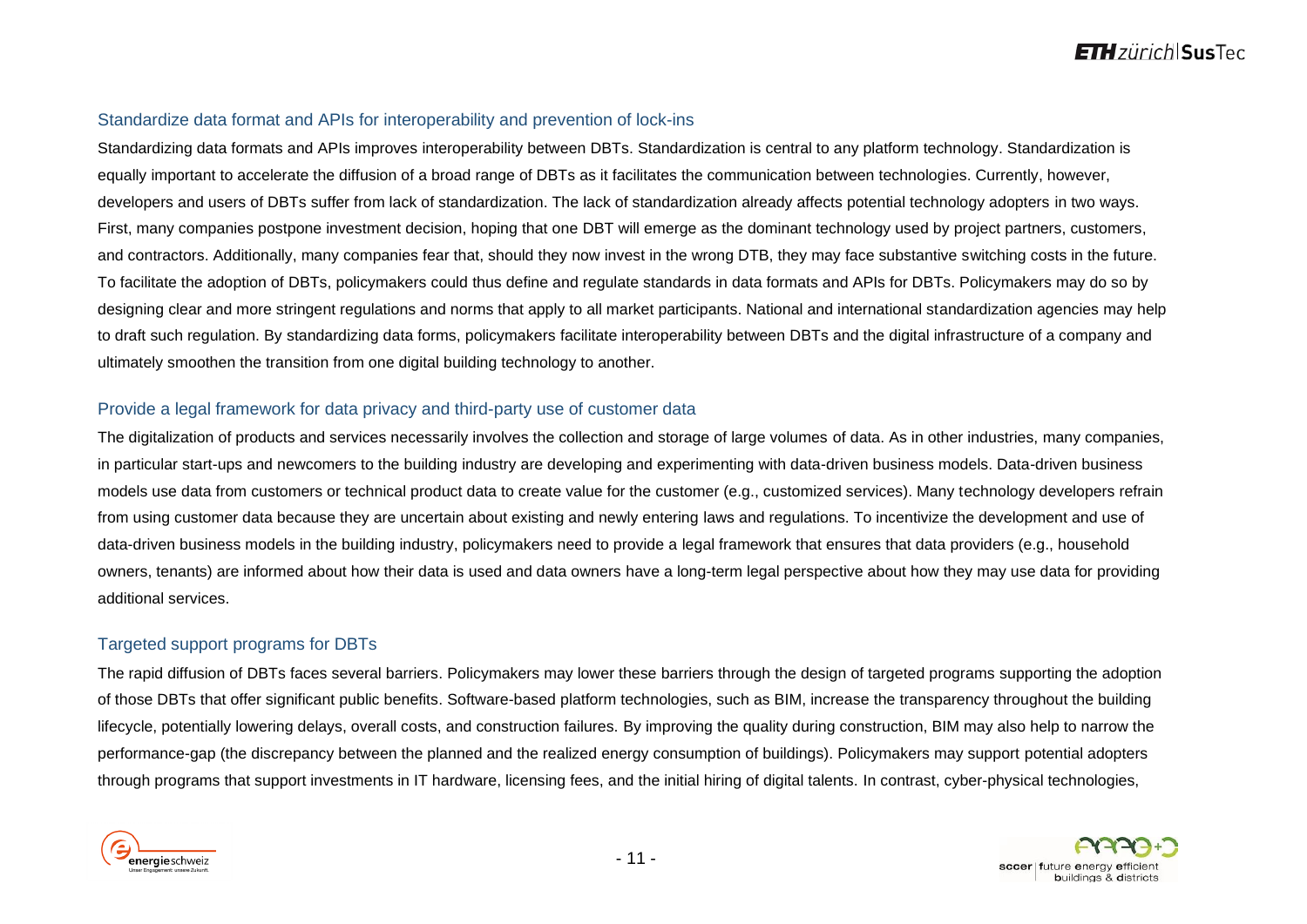such as robotics and drones used in prefabrication or onsite, improve safety and resource-efficiency during construction. Yet, the development and adoption of such technologies requires substantive capital investments. To support their use, policymakers may initiate investment support programs that offer longterm loans to developers and users of cyber-physical technologies. Finally, given the central and systemic importance of a public digital infrastructure, policymakers may support interface technologies that accelerate the integration of the built environment into other areas of social life.

#### Accelerated digitalization through targeted public tenders

Finally, public authorities themselves often participate directly in the building industry, in particular when they decide to develop and renovate public buildings (e.g., schools, hospitals, public administration). Policymakers could use this lever to accelerate the digitalization of the built environment through targeted public tenders. Outlining specific conditions for public tenders may increase the demand and use of DBTs. In particular, policymakers could select companies that follow many of the best-practice recommendations we have outlined above (e.g., strategic use of DBTs, training programs for nurturing and attracting digital talents). Channeling public demand in such a way will most directly support developers and users of DBTs and foster the development of business models for DBTs.